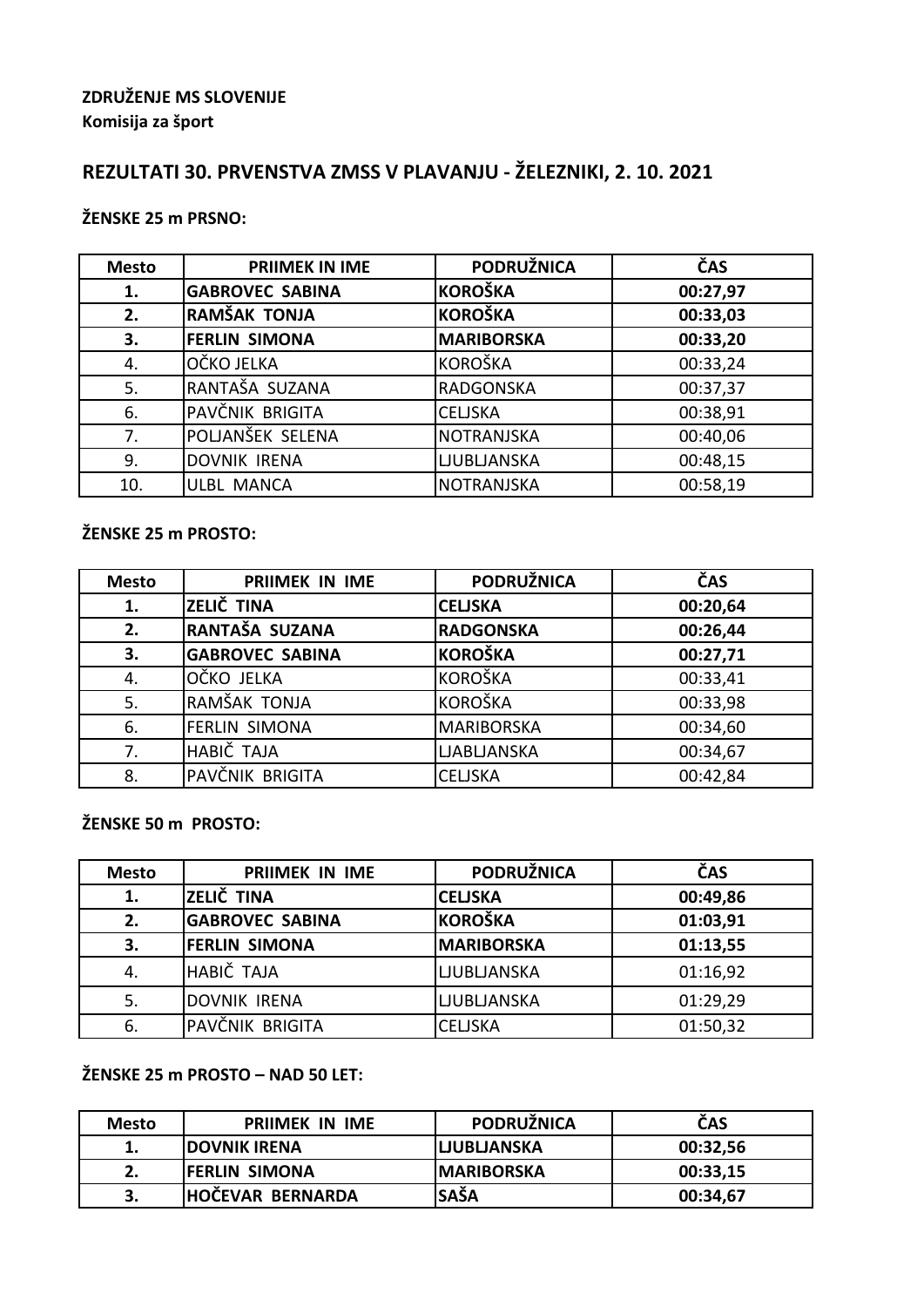| 4.       | BURJA VLADISLAVA | LJUBLJANSKA    | 00:42,58 |
|----------|------------------|----------------|----------|
| <u>.</u> | PAVČNIK BRIGITA  | <b>CELISKA</b> | 00:45,35 |

### **MOŠKI 25 m PRSNO:**

| <b>Mesto</b> | <b>PRIIMEK IN IME</b> | <b>PODRUŽNICA</b>  | ČAS      |
|--------------|-----------------------|--------------------|----------|
| 1.           | <b>GLINŠEK MATIC</b>  | <b>CELISKA</b>     | 00:23,46 |
| 2.           | <b>OMAN ANDREJ</b>    | <b>LJUBLJANSKA</b> | 00:24,31 |
| 3.           | KOCJANČIČ DENIS       | <b>CELISKA</b>     | 00:25,64 |
| 4.           | <b>BEZJAK FRANC</b>   | <b>MARIBORSKA</b>  | 00:25,86 |
| 5.           | <b>DUJC RADO</b>      | SAŠA               | 00:28,18 |
| 6.           | <b>MOHORKO IGOR</b>   | <b>RADGONSKA</b>   | 00:28,32 |
|              | <b>ERMAN GREGOR</b>   | <b>CELJSKA</b>     | 00:28,83 |

## **MOŠKI 25 m PROSTO:**

| <b>Mesto</b> | <b>PRIIMEK IN IME</b> | <b>PODRUŽNICA</b>  | ČAS      |
|--------------|-----------------------|--------------------|----------|
| 1.           | <b>OMAN ANDREJ</b>    | <b>LJUBLJANSKA</b> | 00:16,58 |
| 2.           | <b>ERMAN GREGOR</b>   | <b>CELISKA</b>     | 00:17,78 |
| 3.           | JOVANOVIČ ALEKSANDER  | <b>SAŠA</b>        | 00:18,98 |
| 4.           | MIHELIČ MARKO         | <b>PTUJSKA</b>     | 00:19,10 |
| 5.           | KOCJANČIČ DENIS       | <b>CELJSKA</b>     | 00:20,47 |
| 6.           | MILETIČ ALEKSANDER    | <b>NOTRANJSKA</b>  | 00:34,65 |
| 7.           | <b>HRIBAR JANEZ</b>   | <b>NOTRANJSKA</b>  | 01:05,01 |

### **MOŠKI 50 m PROSTO:**

| <b>Mesto</b> | <b>PRIIMEK IN IME</b> | PODRUŽNICA         | ČAS      |
|--------------|-----------------------|--------------------|----------|
| 1.           | <b>OMAN ANDREJ</b>    | <b>LJUBLJANSKA</b> | 00:40,42 |
| 2.           | <b>ERMAN GREGOR</b>   | <b>CELISKA</b>     | 00:43,03 |
|              | JOVANOVIČ ALEKSANDER  | <b>SAŠA</b>        | 00:43,71 |
| -4.          | KOCJANČIČ DENIS       | CELJSKA            | 00:47,37 |

## **MOŠKI 25 M - PROSTO - NAD 50 LET**

| <b>Mesto</b> | <b>PRIIMEK IN IME</b> | <b>PODRUŽNICA</b> | ČAS      |
|--------------|-----------------------|-------------------|----------|
| 1.           | JOVANOVIČ ALEKSANDER  | <b>SAŠA</b>       | 00:18,37 |
| 2.           | <b>MIHELIČ MARKO</b>  | <b>PTUJSKA</b>    | 00:20,32 |
| 3.           | <b>DUJC RADO</b>      | <b>SAŠA</b>       | 00:22,52 |
| 4.           | <b>VERBEK ALBERT</b>  | <b>KOROŠKA</b>    | 00:36,16 |
|              | IKOŠUTNIK IGOR        | <b>KOROŠKA</b>    | 00:36,23 |

# **ŽENSKE 25 M - PROSTO - INVALIDSKI VOZIČEK**

| <b>Mesto</b> | <b>PRIIMEK IN IME</b> | <b>PODRUŽNICA</b>  | ČAS      |
|--------------|-----------------------|--------------------|----------|
| . .          | <b>HABIC</b><br>TAJA  | <b>LJUBLJANSKA</b> | 00:39,25 |